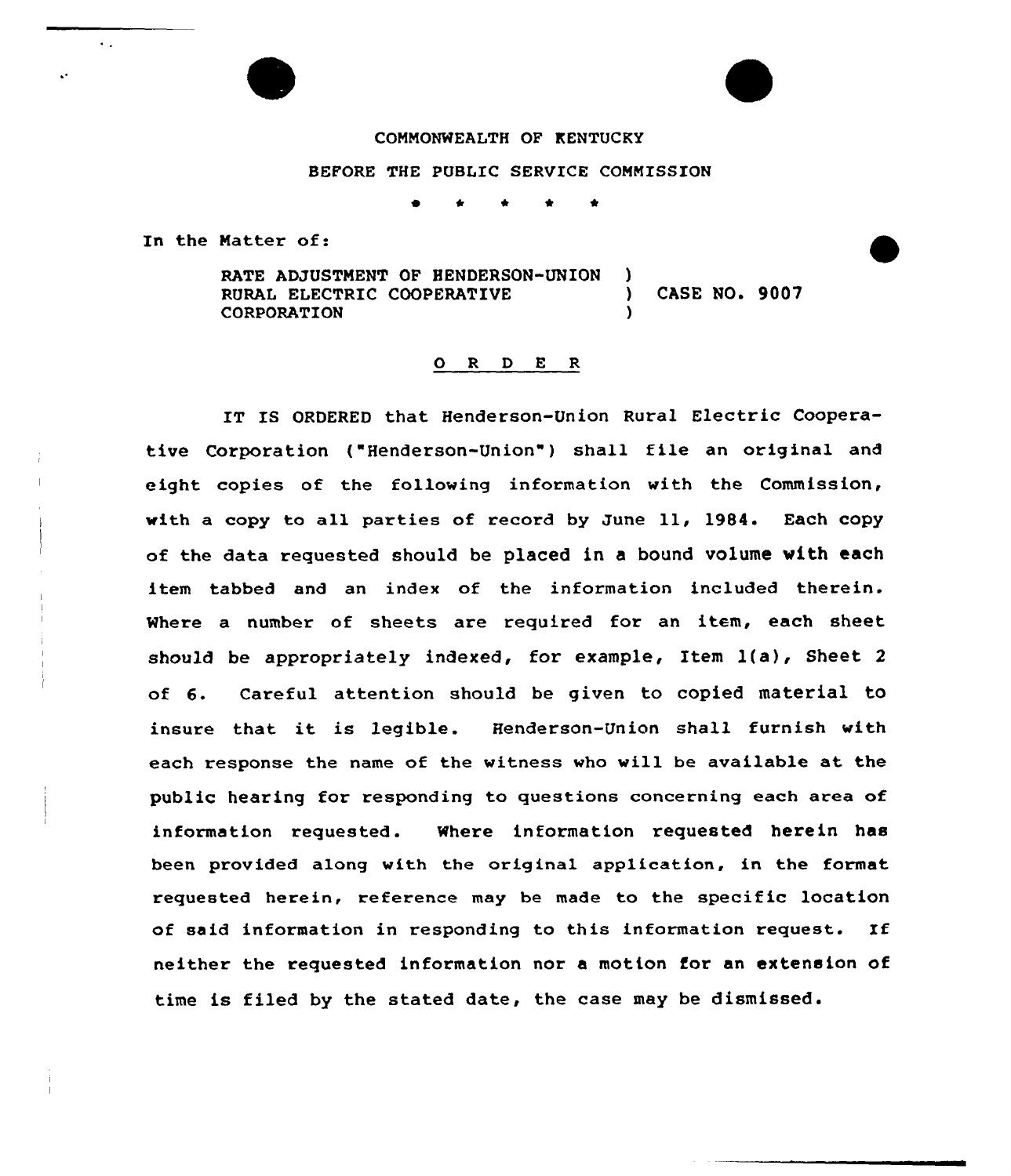# Information Request No. 1

1. The detailed workpapers showing calculations supporting all accounting, pro forma, end-of-period, and proposed rate adjustments in the rate application to revenue, expense, investment, and reserve accounts for the test year and a complete detailed narrative explanation of each adjustment including the reason why each adjustment is required. Explain in detail all components used in each calculation including the methodology employed and all assumptions applied in the derivation of each adjustment. Index each calculation to the accounting, pro forms, end-of-period, and proposed rate adjustment which it supports.

2. An analysis of Account 930--Miscellaneous General Expenses for the test period. This should include a complete breakdown of this account as shown in attached Format 1, and also provide all detailed workpapers supporting this analysis. At minimum, the workpapers shouId show the date, vendor, reference (i.e., voucher no., etc.), dollar amount, and <sup>a</sup> brief description of each expenditure. Detailed analysis is not required for amounts of less than \$100 provided the items are grouped by classes as shown in Format 1 attached.

3. <sup>A</sup> detailed analysis of contributions for charitable and political purposes (in cash or services). This analysis should indicate the amount of the expenditure, the recipient of tho contribution, and the specific account charged.

4. <sup>A</sup> copy of the auditor's report from your most recent audit.

 $-2-$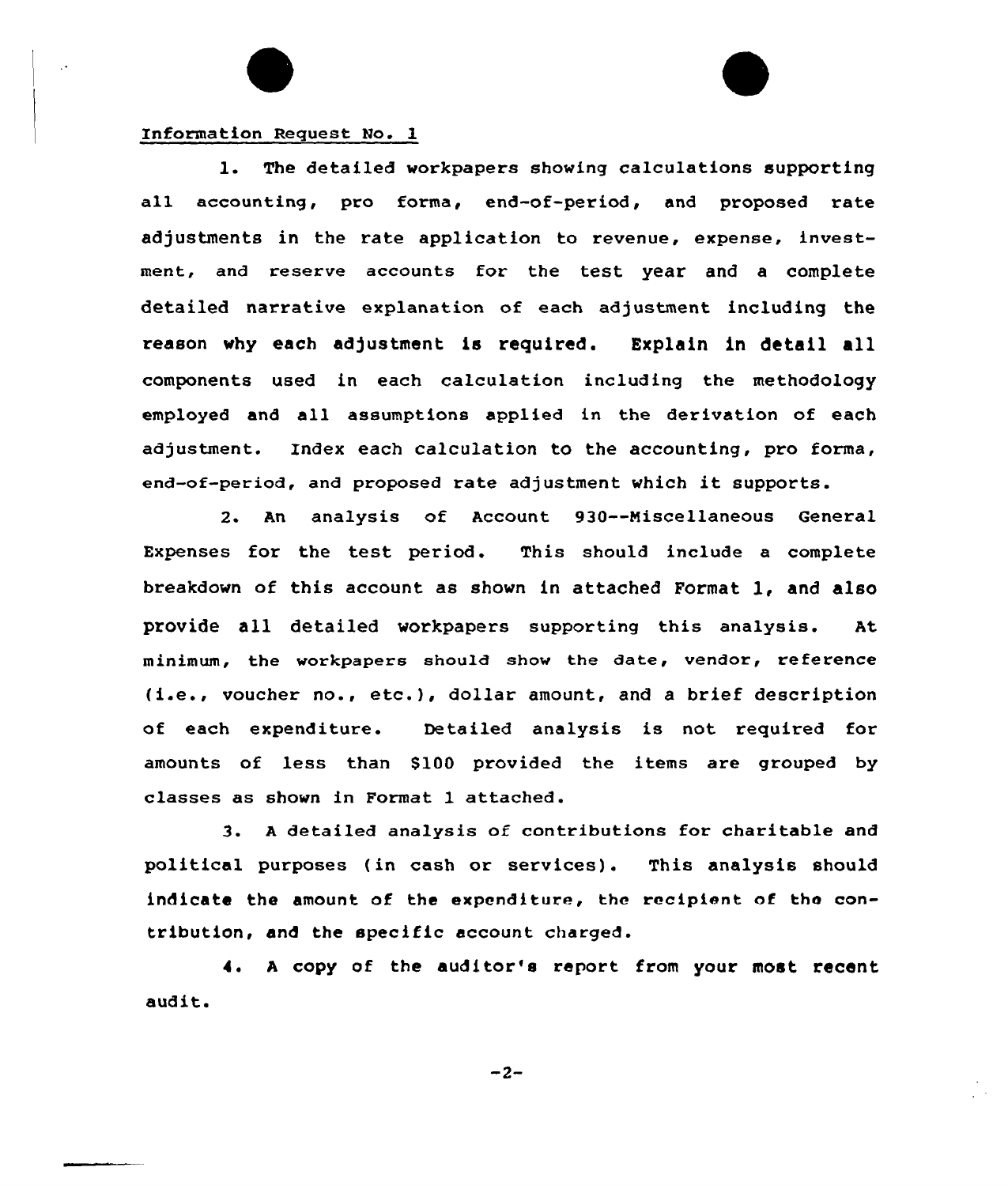5. <sup>A</sup> detailed analysis of advertising expenditures during the test period. This analysis should include a breakdown of Account 9l3--Advertising Expenses, as shown in Format 2, attached, and should also show any advertising expenditures included in other expense accounts. This analysis should be specific as to the purpose and expected benefit of each expenditure.

6. <sup>A</sup> copy of the most recent publication of the Borrower Statistical Profile for the utility published by the Rural Electrification Administration. Include a detailed narrative explanation of any action taken by the utility's management, its Board of Directors or REA based on the results of this data.

7. <sup>A</sup> schedule of salaries and wages for the test year and each of the <sup>5</sup> calendar years preceding the test year as shown in Format 3, attached. For each time period provide the amount of overtime pay.

8. <sup>A</sup> copy of the current by-laws.

 $\ddot{\phantom{a}}$ 

9. Provide the utility's rate of return on net investment rate base for the test year and <sup>5</sup> preceding calendar years. Include data used to calculate each return.

l0. In comparative form, an income statement, a statement of changes in financial position, and a balance sheet for the test year and the 12-month period immediately preceding the test year.

ll. <sup>A</sup> detailed analysis of expenses incurred during the test year for professional services as shown in attached Format 4, and all detailed workpapers supporting the analysis. At minimum the workpapers should show the payee, dollar amount, reference (i.e., voucher, no., etc.} account charged, hourly rates and time

 $-3-$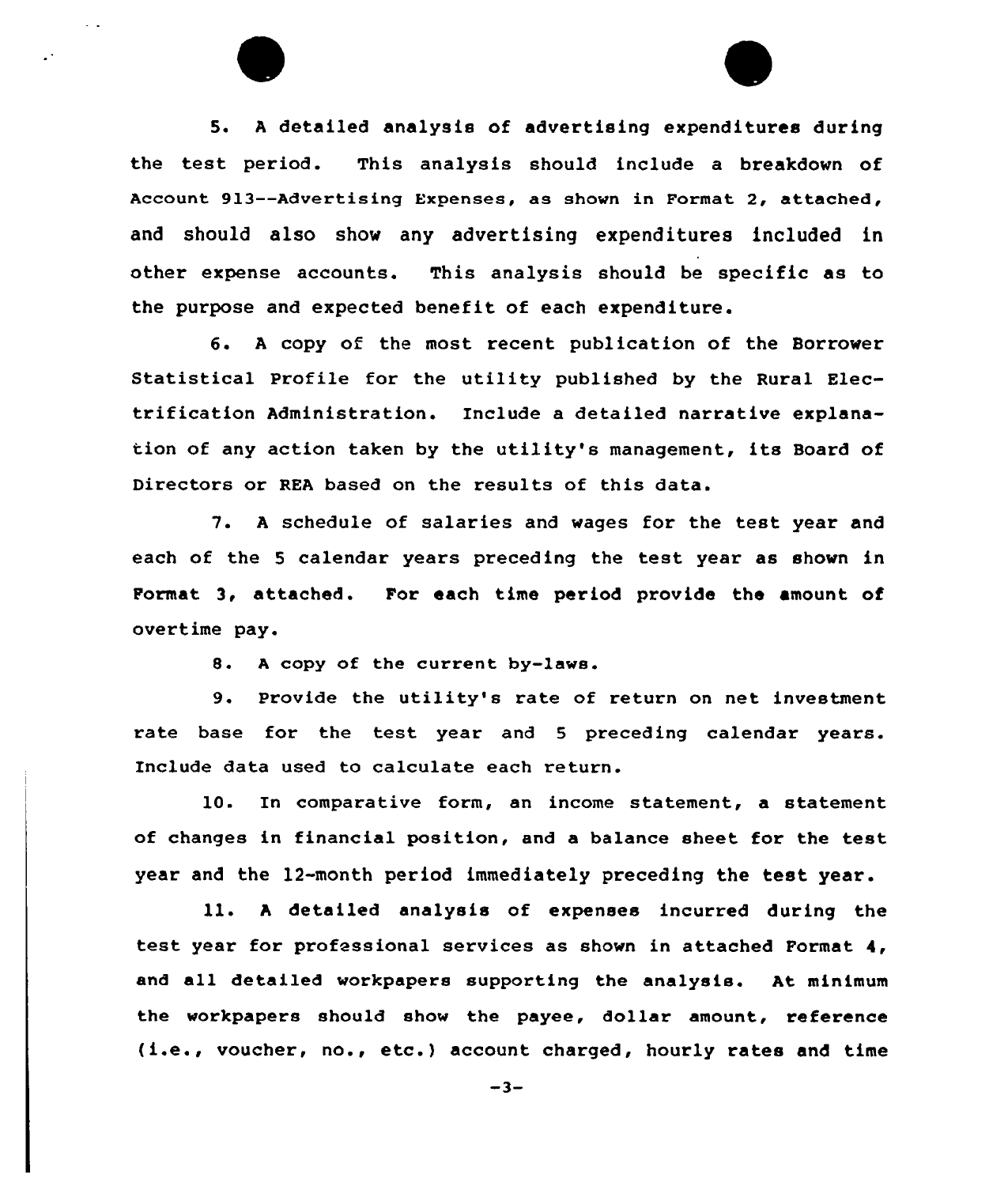

 $\mathbf{r}$  .

 $\ddot{\phantom{a}}$ 



charged to the utility according to each invoice, and a brief description of the service provided. Identify all rate case work by case number.

12. Provide the utility's times interest earned ratio and debt service coverage ratio, as calculated by the Rural Electrification Administration, for the test year and the <sup>5</sup> preceding calendar years. Include the data used to calculate each ratio.

13. Schedules in comparative form showing for the test year and the year preceding the test year the ending balance in each electric plant and reserve account or subaccount included in the utility's chart of accounts.

14. <sup>A</sup> copy of Kentucky's Electric Cooperatives Operating Expense and Statistical Comparisons for the most recent <sup>2</sup> years available.

15. The date and time of the most recent annual meeting. Provide the number of members in attendance, the number of members voting for new board members, the number of new board members elected, and general description of the meeting's activities.

16. Provide a schedule showing a comparison of balances in each operating expense account for each month of the test year to the same month of the preceding year for each account or subaccount included in the utility's chart of accounts. See Format 5.

17. The estimated dates for draw downs of unadvanced loan funds at test year-end and the proposed uses of these funds.

18. Provide a schedule of test year revenues for each rate schedule per present rates annualized.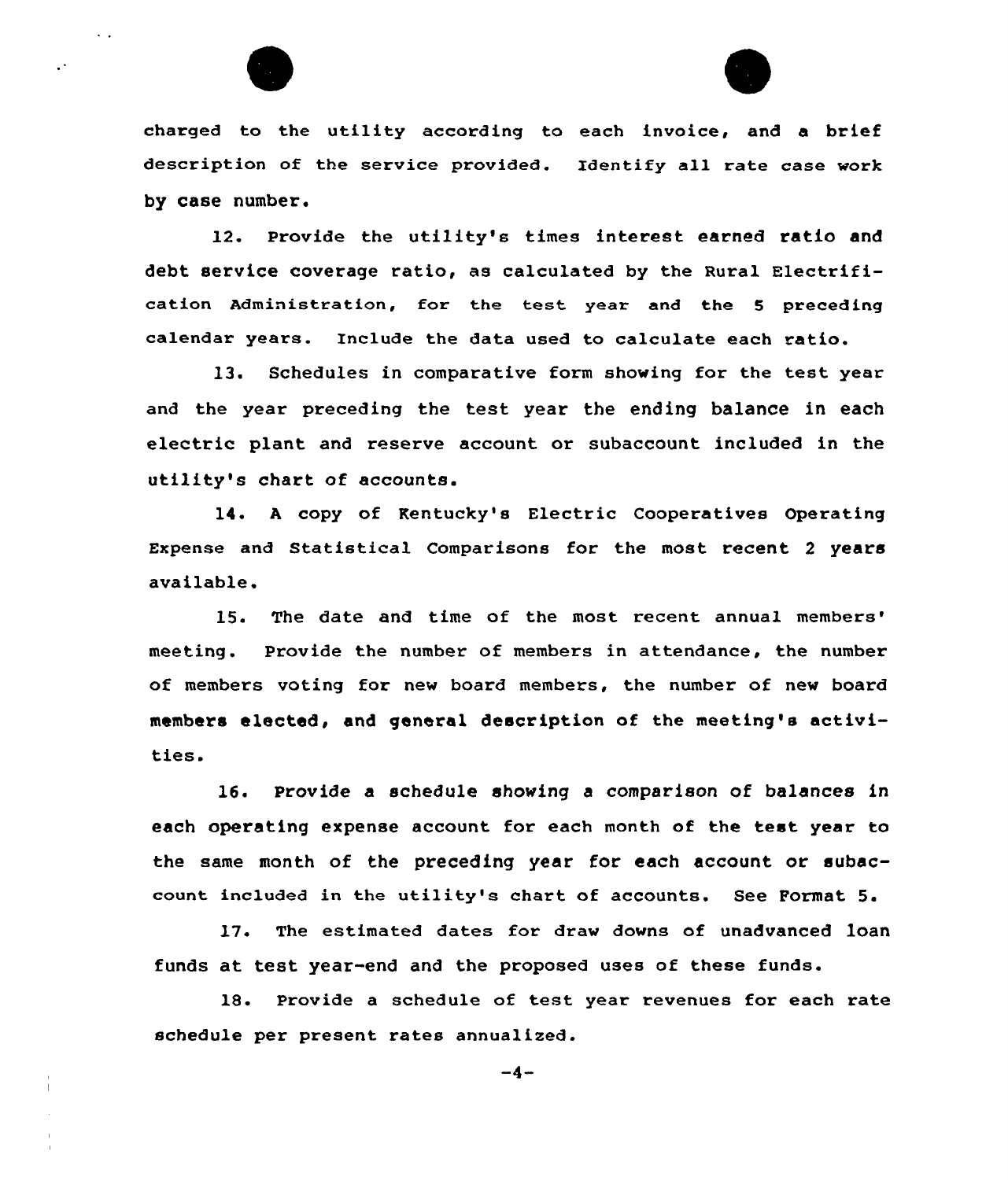19. Provide <sup>a</sup> schedule showing by customer class (i.e., residential, commercial, industrial, etc. ) the amount and percent of any proposed increase or decrease in revenue distributed to each class. This schedule is to be accompanied by <sup>a</sup> statement which explains in detail the methodology or basis used to allocate the requested increase or decrease in revenue to each of the respective customer classes.

20. Provide a schedule showing how the increase or decrease in each customer class was further distributed to each rate charge (i.e., customer or facility charge, KWH charge, etc.). This schedule is to be accompanied by a statement which explains, in detail, the methodology or basis used to allocate the increase or decrease.

21. Provide supporting workpapers to determine the origin of the adder used in determining the proposed rates.

22. Provide the name and address of each member of the utility's Board of Directors along with his or her personal mailing address. If, during the course of these proceedings, any changes occur in board membership, provide an update to this request.

23. Provide a detailed analysis of the total compensation paid to each member of the board of directors during the test period including all fees, fringe benefits, and expenses with a description of the type of meetings, seminars, etc. attended by each member.

24. Provide a detailed analysis of all benefits provided to the utility's employees including the itemized cost of each

 $-5-$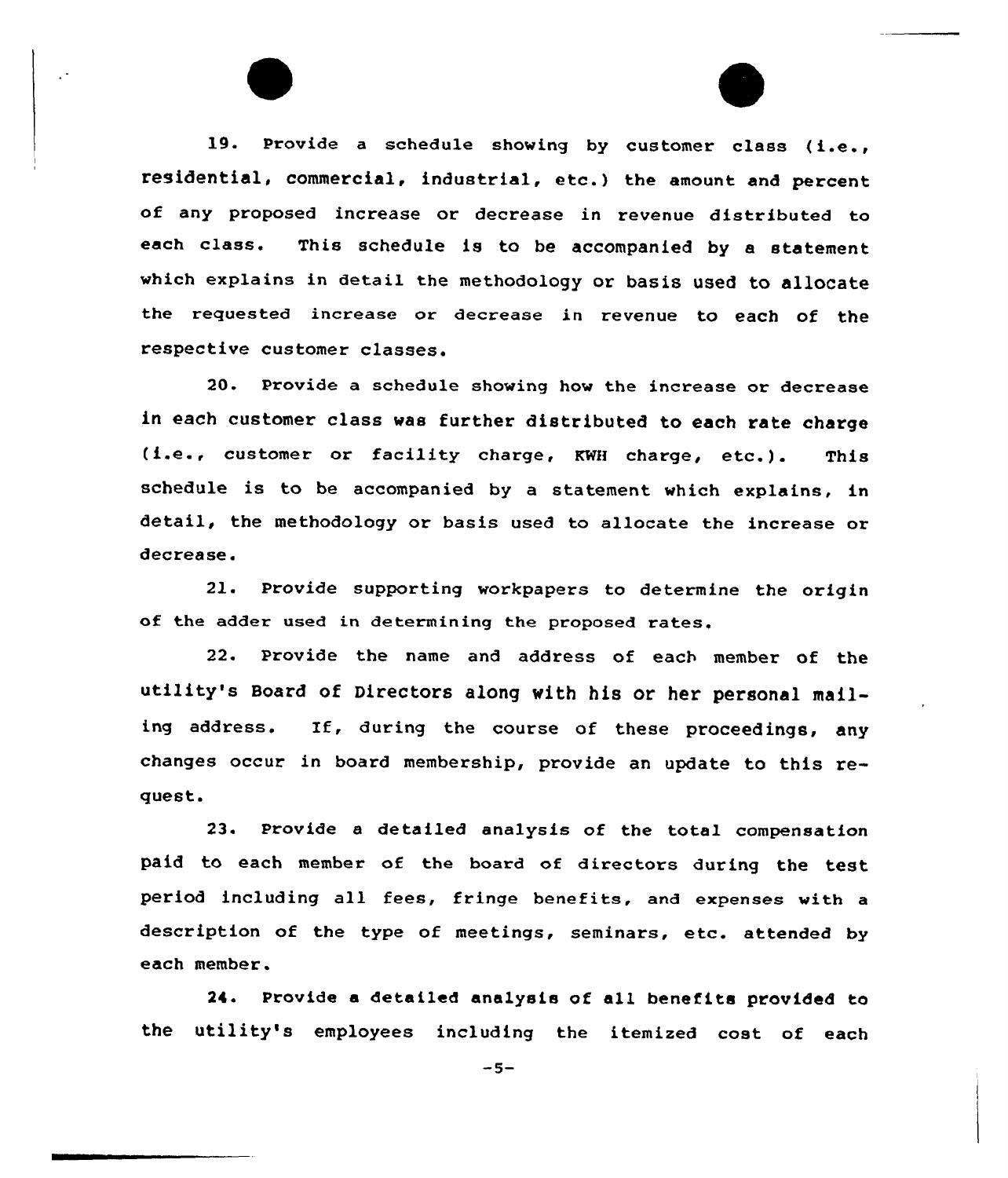benefit and the average annual cost of benefits per employee. If readily available, provide this data by employee classification as shown in Format 3.

25. Provide an itemized listing of the costs incurred to date for the preparation of this case and an itemized estimate of the total cost to be incurred for this case. Indicate any costs incurred for this case that occurred during the test year.

26. Provide a complete explanation of the \$160,521 Extraordinary Expense Item charged to Account No. 435.1 on the 1983 income statement.

Done at Frankfort, Kentucky, this 1st day of June, 1984.

PUBLIC SERVICE COMMISSION

 $\overline{\mathrm{Comm}}$  i

ATTEST:

**Secretary**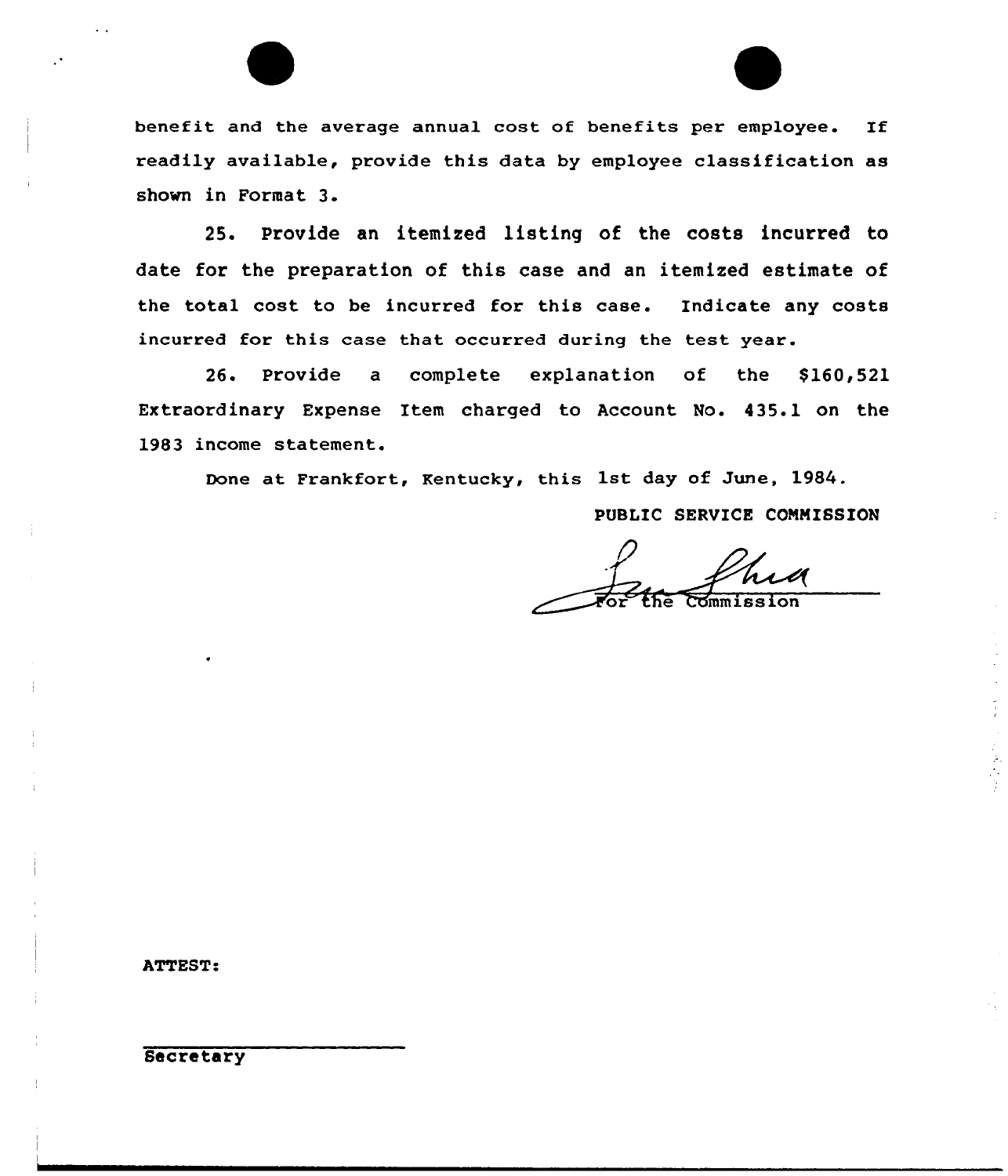



HENDERSON-UNION RURAL ELECTRIC COOPERATIVE CORPORATION

# Case No. 9007

# ACCOUNT 930 - MISCELLANEOUS EXPENSES

# For the 12 Months Ended

Line No.

 $\ddotsc$ 

 $\mathbf{R}$ 

Item  $\overline{a}$ 

**Amount** का

- l. Industry Association Dues
- 2. Institutional Advertising
- 3. Conservation Advertising
- 4. Rate Department Load Studies

5. Water, and Other Testing and Research

- 6. Directors' Fees and Expenses
- 7. Dues and Subscriptions
- 8. Miscellaneous
- 9. Total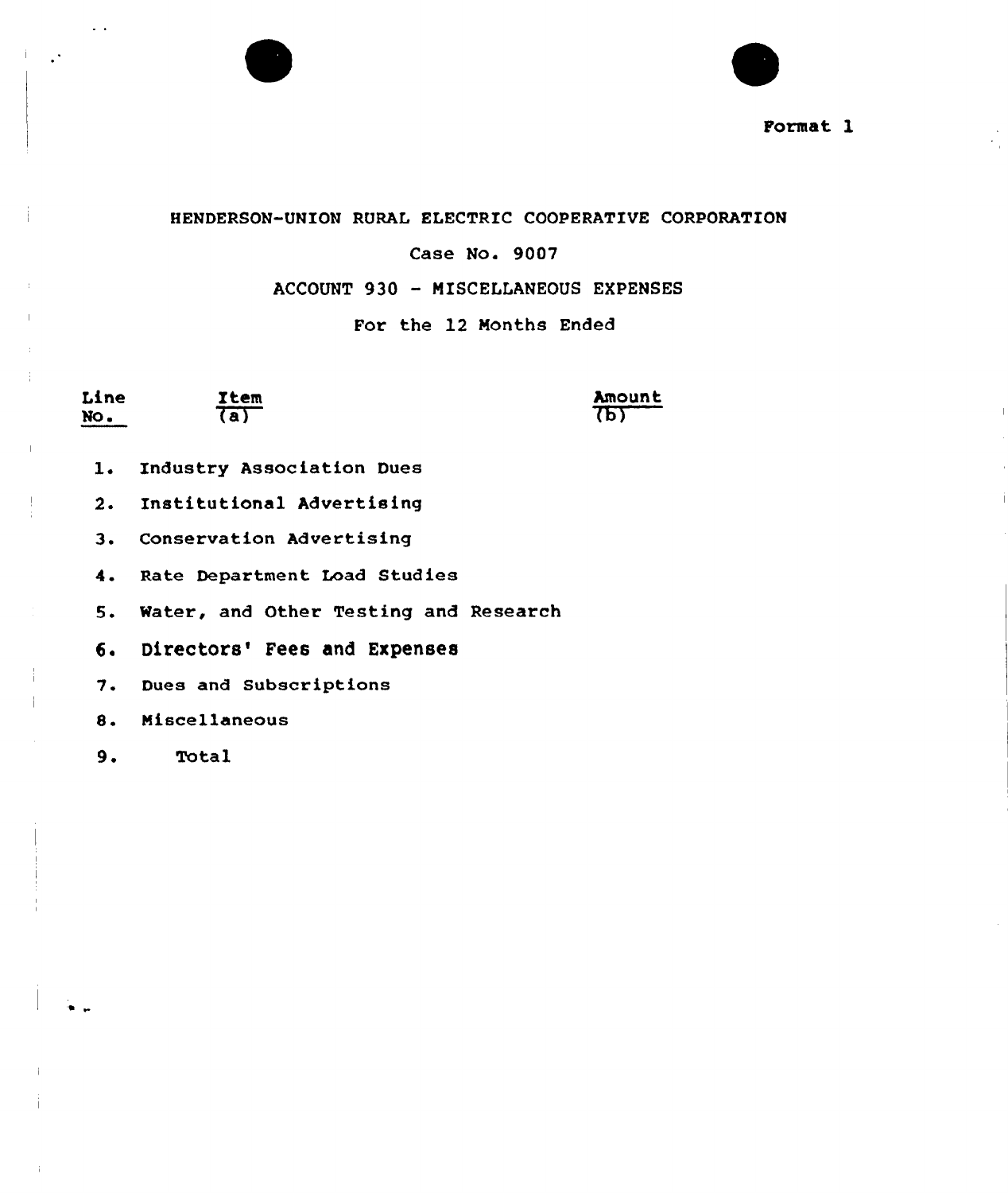



# HENDERSON-UNION RURAL ELECTRIC COOPERATIVE CORPORATION

# Case No. 9007

# ACCOUNT 913 — ADVERTISING EXPENSE

For the 12 Months Ended

(Total Company}

| Line      |      | Sales or    |                                             |                              |            |                |                     |
|-----------|------|-------------|---------------------------------------------|------------------------------|------------|----------------|---------------------|
| <u>No</u> | Item |             | Promotional Institutional Conservation Rate |                              |            |                |                     |
|           |      | Advertising |                                             | Advertising Advertising Case |            | Other          | Total               |
|           | 'a ) |             |                                             |                              | $T \cap Y$ | $\overline{f}$ | $\overline{\sigma}$ |

- Newspaper  $1.$
- Magazines and Other  $2.$
- $3<sub>1</sub>$ Television
- $4.$ Rad io

 $\sim$  10  $\pm$ 

 $\mathbf{R}$ 

- $5.$ Direct Nail
- 6. Sales Aids
- $7.$ Total
- $8.$ Amount Assigned to Ky. Retail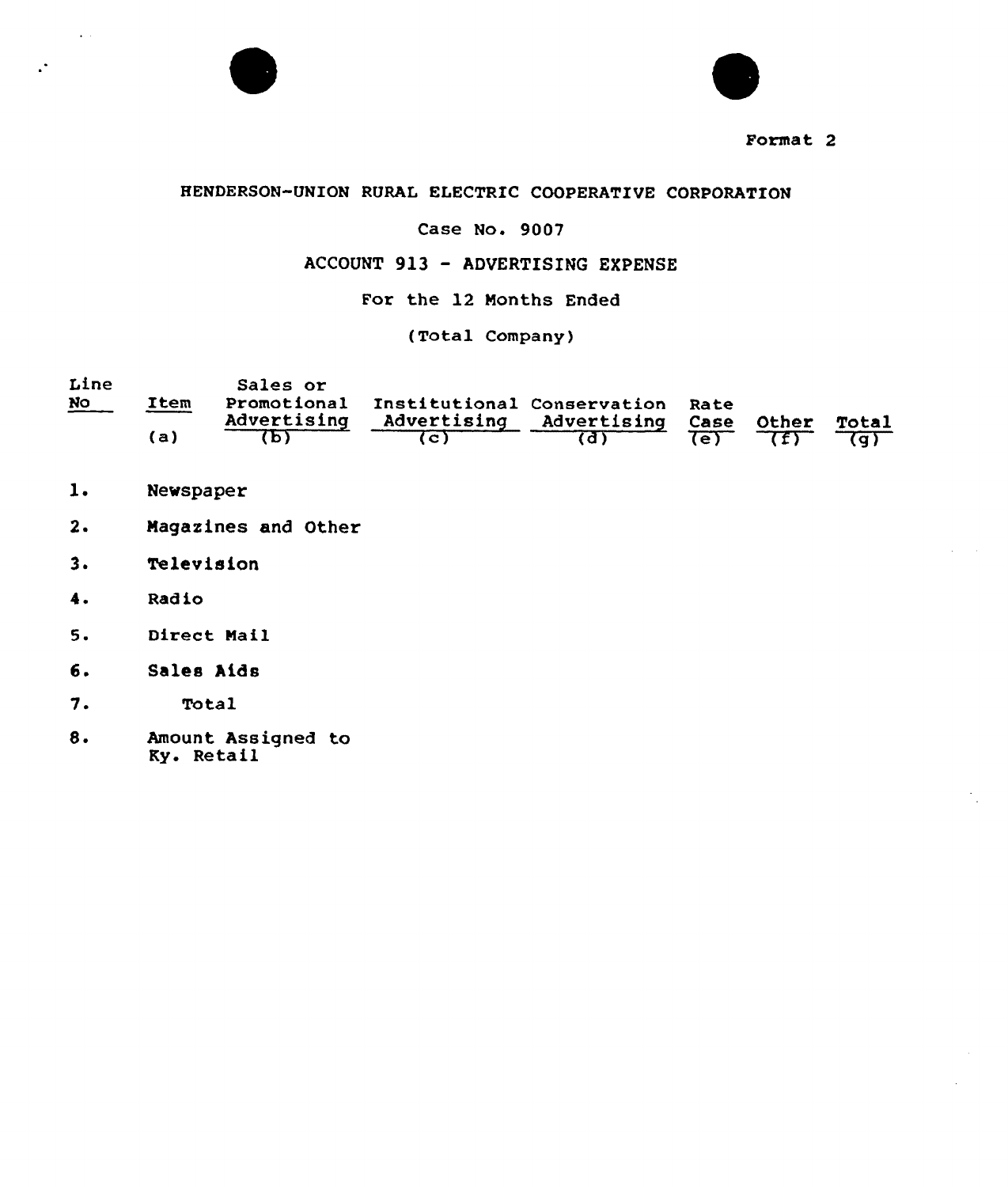Format 3<br>Page 1 of 3

 $\ddot{\phantom{0}}$ 

 $\ddot{\cdot}$ 

 $\frac{1}{2}$ 

# HENDERSON-DAION RURAL ELECTRIC CODERATIVE CORROPATION

Case No. 9007

# SEEM ON SERVING JO SISTIMY

For the Calendar Years 19 And the 12-Worth Period Brding **OI** upworth

# $(s,000)$

| <u>e)<br/>ali</u>           |        |  |
|-----------------------------|--------|--|
|                             |        |  |
| $\frac{(q)}{1000mq}$        |        |  |
| $\widehat{c}$               |        |  |
| $\frac{1}{\sqrt{d}}$        |        |  |
| $\boxed{\mathbf{e}}$        |        |  |
| $\frac{(3)}{\text{arccay}}$ | g<br>B |  |
| <u>වු</u>                   |        |  |
| 高山<br>$\ddot{\mathbf{r}}$   | j      |  |
| 의                           |        |  |
| purcu                       |        |  |
|                             |        |  |
| ន្ទី<br>$\frac{1}{2}$       |        |  |
|                             |        |  |

 $\mathbf{H}$ Wages charged to expense:

Line  $|\vec{e}|$ 

- $\ddot{\bm{\omega}}$ Power production expense
- ڛ Transnission expenses
- ÷, Distribution expenses
- ុំ<br>ព្ Customer accounts expense
- <u>ှ</u> Sales expenses
- $\mathbf{r}$ Administrative and general
- expenses:
- $\left( \mathbf{e}\right)$ Administrative and
- $\widehat{\sigma}$ general salaries<br>Office supplies and
- $\widehat{c}$ Administrative expense expense
- 
- $\mathbf{\hat{e}}$ transferred-cr.<br>Outside services employed
- 
- Property insurance
- $\widehat{H}$ Injuries and danages

 $\mathbf{I}$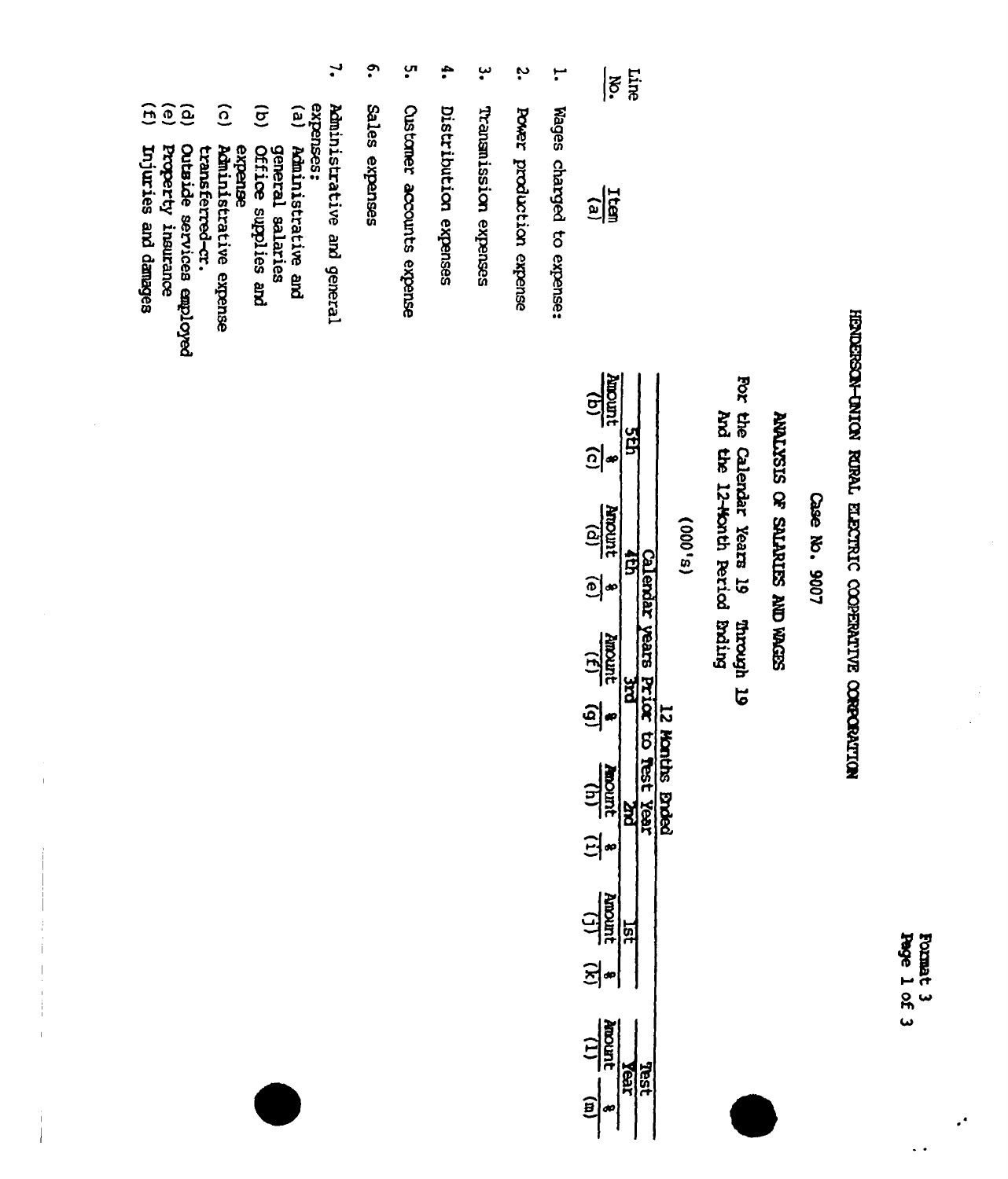| 3<br>2 | õ<br>ģ |
|--------|--------|
| ዬ      |        |
| ٢      |        |

 $\sim$   $\sim$ 

# HENDERSON-INION RIENI ELECTRIC COOPERATIVE CORPORATION

Case No. 9007

# **NEWTASIS OF SALARIES AND WORSS**

For the Calendar Years 19 Through 19 and the Calendar and the 12-word

| o |   |
|---|---|
| c |   |
| 0 | - |
| m |   |
| پ |   |

| $\frac{(p)}{1000M}$                            |                      |
|------------------------------------------------|----------------------|
| 희                                              | $\ddot{\phantom{a}}$ |
| $\frac{(3)}{100000}$<br><u>ତ୍ର</u>             |                      |
| sunudi<br>$\frac{(4)}{1000000}$<br><b>Broc</b> |                      |
| $\Xi$                                          |                      |
| ត្វ                                            |                      |
| 의                                              |                      |
| <b>JUTIORS</b><br>í<br>Ieal<br>Ē               |                      |

 $\mathbf{r}$  $\ddot{\mathbf{e}}$ expenses (continued): Administrative and general Bmployees pensions and<br>benefits

Line

 $|\vec{e}|$ 

 $\frac{\text{time}}{\text{time}}$ 

- $\hat{E}$ Franchise requirements
- $\tilde{E}$ Regulatory commission
- expenses
- $\widehat{\Xi}$ Miscellaneous general buplicate charges-cr.
- $\widehat{E}$ Maintenance of general<br>plant expense
- $\infty$ Total administrative and general<br>expenses L7(a) through L7(1)
- ې Total salaries and wages charged<br>expense  $(L2$  through L6 + L8)
- 10. Wages capitalized
- **H** Total Salaries and wages

 $\begin{array}{c} 1 \\ 1 \end{array}$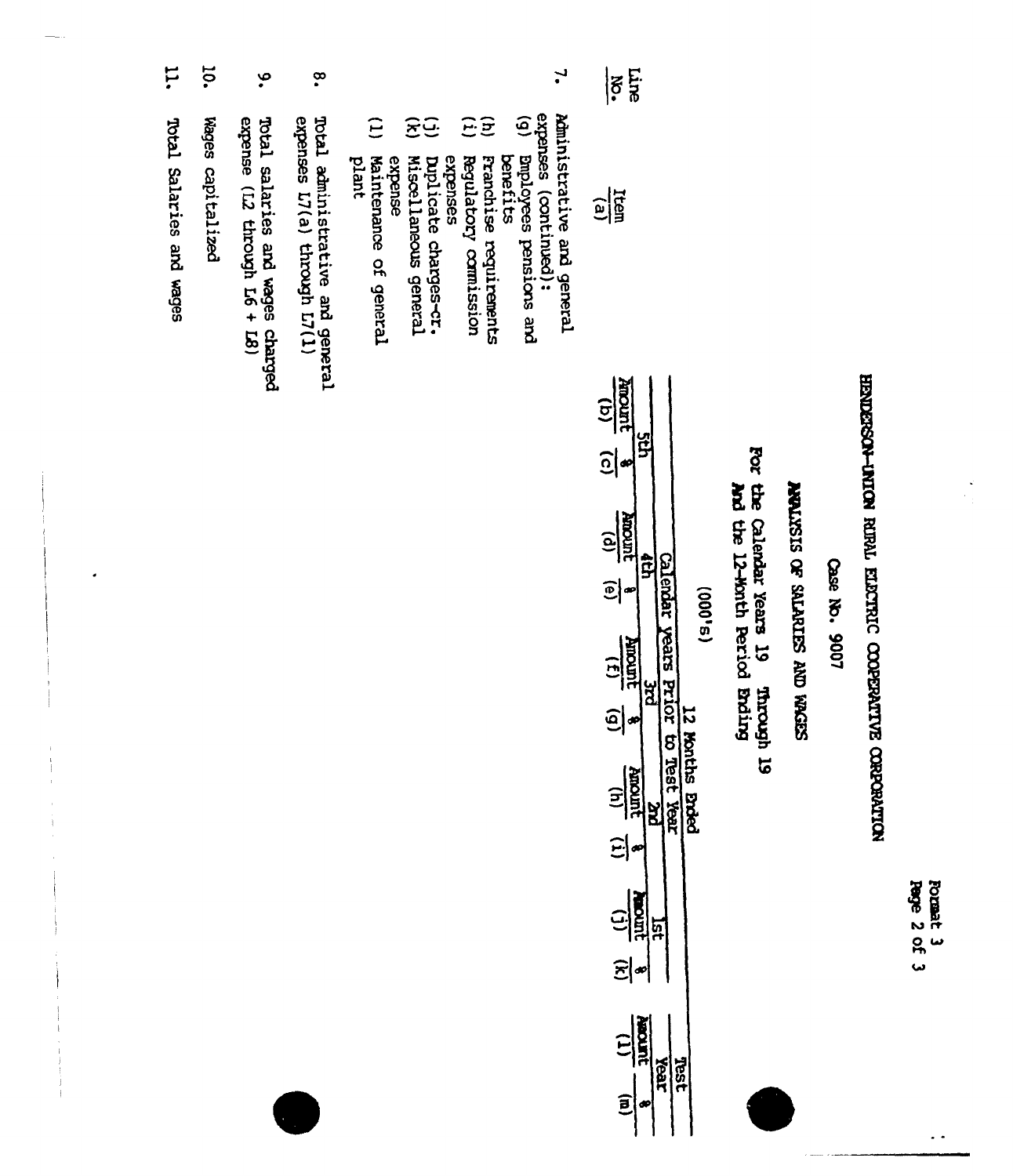Format 3<br>Page 3 of 3

 $\epsilon$ 

 $\ddot{\cdot}$ 

# HENDERSON-INION RIBAL ELECTRIC COOPERATIVE CORPORATION

Case No. 9007

# SEPTAN ON STRIFTER WORK

For the Calendar Years 19 Through 19<br>And the 12-Month Period Build

| v      |
|--------|
| Ì<br>÷ |
|        |
|        |
|        |
|        |
| Ξ      |
|        |
|        |
|        |
|        |
|        |
|        |
|        |
| m      |
|        |
|        |
| Ē,     |
|        |
|        |
|        |
|        |
|        |

| $\frac{1}{2}$                                                                                                                                                                                                                                                                                                 |                      |
|---------------------------------------------------------------------------------------------------------------------------------------------------------------------------------------------------------------------------------------------------------------------------------------------------------------|----------------------|
| $\frac{1}{2}$                                                                                                                                                                                                                                                                                                 |                      |
| $\frac{(q)}{1000R}$<br>Ĕ<br>$\widehat{c}$<br>$\frac{(p)}{10000}$<br>$\tilde{E}$<br><b>Rats</b><br>$\frac{(5)}{8}$ $\frac{(3)}{340000}$<br>ă<br>ಕ<br>$\frac{(1)}{\text{number}}$<br>reex<br>1991<br>ă<br>$\Xi$<br>$\frac{1}{\frac{1}{2}}\frac{1}{\frac{1}{2}}$<br>경∾<br>$\frac{11}{\frac{11}{2}}$<br>Year<br>៝ | $\ddot{\phantom{a}}$ |

- 12. Ratio of salaries and wages charged<br>expense to total wages  $(19 + L11)$
- $13.$ Ratio of salaries and wages<br>capitalized to total wages  $(L10 + L11)$

**KOTE:** Show percent increase of each year over the prior year in Columns (c), (e), (g), (i), (k), and (m).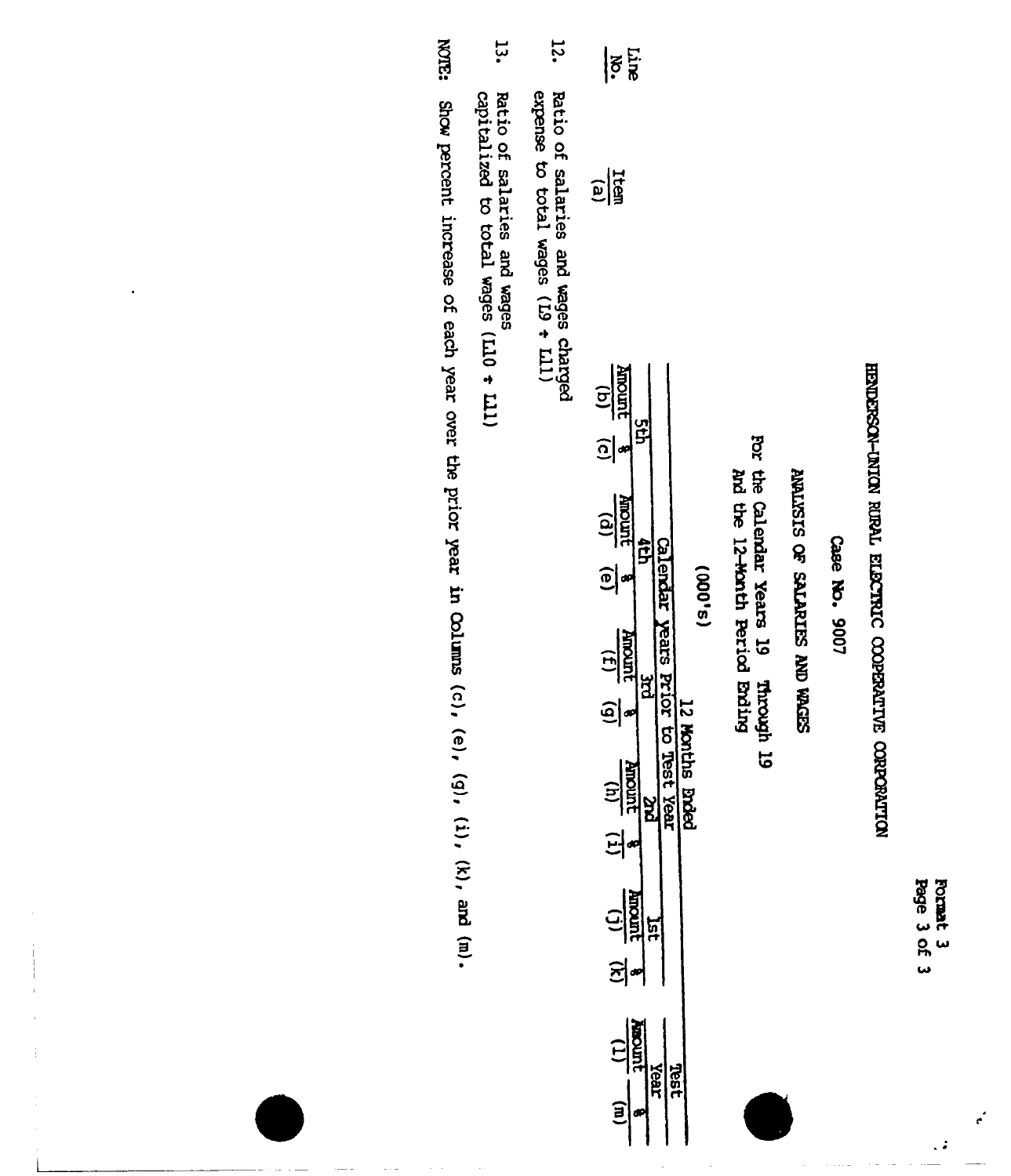

t

# HENDERSON-UNION RURAL ELECTRIC COOPERATIVE CORPORATION

# Case No. 9007

# Professional Service Expenses

# For the 12 Nonths Ended

| Line<br>$\underline{\text{No}}$ . | Item        | Rate Case | Annual Audit | Other | Total |
|-----------------------------------|-------------|-----------|--------------|-------|-------|
| 1.                                | Legal       |           |              |       |       |
| 2.                                | Engineering |           |              |       |       |
| 3.                                | Accounting  |           |              |       |       |
| 4.                                | Other       |           |              |       |       |
| 5.                                | Total       |           |              |       |       |